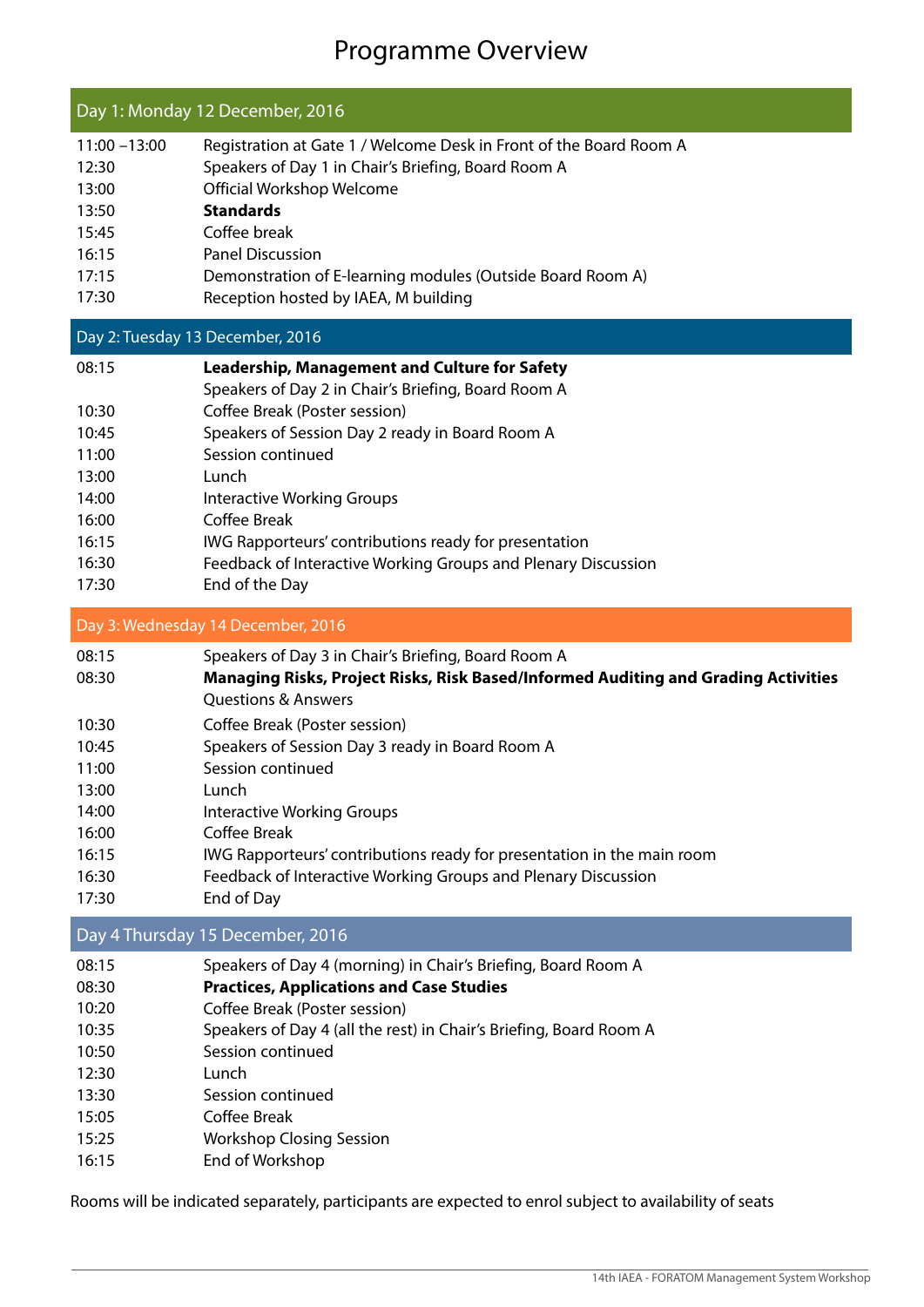## Day 1: Monday 12 December, 2016

| $11:00 - 13:00$ | Registration at Gate 1 / Welcome Desk in Front of the Board Room A                                                                                                                         |  |  |  |
|-----------------|--------------------------------------------------------------------------------------------------------------------------------------------------------------------------------------------|--|--|--|
| 12:30           | Speakers of Day 1 in Chair's Briefing, Board Room A                                                                                                                                        |  |  |  |
| 13:00           | Official Workshop Welcome                                                                                                                                                                  |  |  |  |
| Chair:          | Pal Vincze, IAEA/NPES/NENP                                                                                                                                                                 |  |  |  |
| Co-Chair:       | Jan Van Looke, Belgoprocess & Chair of FORATOM's Management System Task Force                                                                                                              |  |  |  |
| Speakers:       | Mikhail Chudakov, Deputy Director General, IAEA Nuclear Energy-Opening address                                                                                                             |  |  |  |
|                 | Bertrand De L'Epinois, President of FORATOM's General Assembly & Senior Vice President<br>for Safety Standards at AREVA, France - Opening address                                          |  |  |  |
|                 | Pekka Pyy, Senior Expert, IAEA - Practical Announcements                                                                                                                                   |  |  |  |
|                 | Hui Zhao, MSN coordinator, IAEA, Information about Management System Network (MSN)                                                                                                         |  |  |  |
| 13:50           | <b>Standards</b>                                                                                                                                                                           |  |  |  |
|                 | Chair: Pal Vincze, IAEA & Jan van Looke, Belgoprocess                                                                                                                                      |  |  |  |
| Speakers:       | GS-R Part II – Leadership and Management for Safety<br>Helen Rycraft, Senior Safety Officer, IAEA                                                                                          |  |  |  |
|                 | ASME NQA-1 (2015)<br>Roy H. Lebel, BNL, USA                                                                                                                                                |  |  |  |
|                 | ISO 9001 with insights on ISO14001 and 45001<br>Graham Watson, EDF Energy, UK & ISO TC 176                                                                                                 |  |  |  |
|                 | ISO 19443 - Quality Management systems - Specific Requirements for the Supply Chain of the<br><b>Nuclear Energy Sector</b><br>Bertrand-Marie Nahon, AREVA, France & ISO TC 85 - WG5 leader |  |  |  |
| 15:45           | Coffee break                                                                                                                                                                               |  |  |  |
| 16:15           | Panel Discussion facilitated by Susan Brissette, Bruce Power with the presenters and<br>Mr. Oszvald Gloeckler, CEO Sunport                                                                 |  |  |  |
| 17:15           | Demonstration of E-learning modules (Outside Board Room A)                                                                                                                                 |  |  |  |
| 17:30           | Reception hosted by IAEA, M building                                                                                                                                                       |  |  |  |

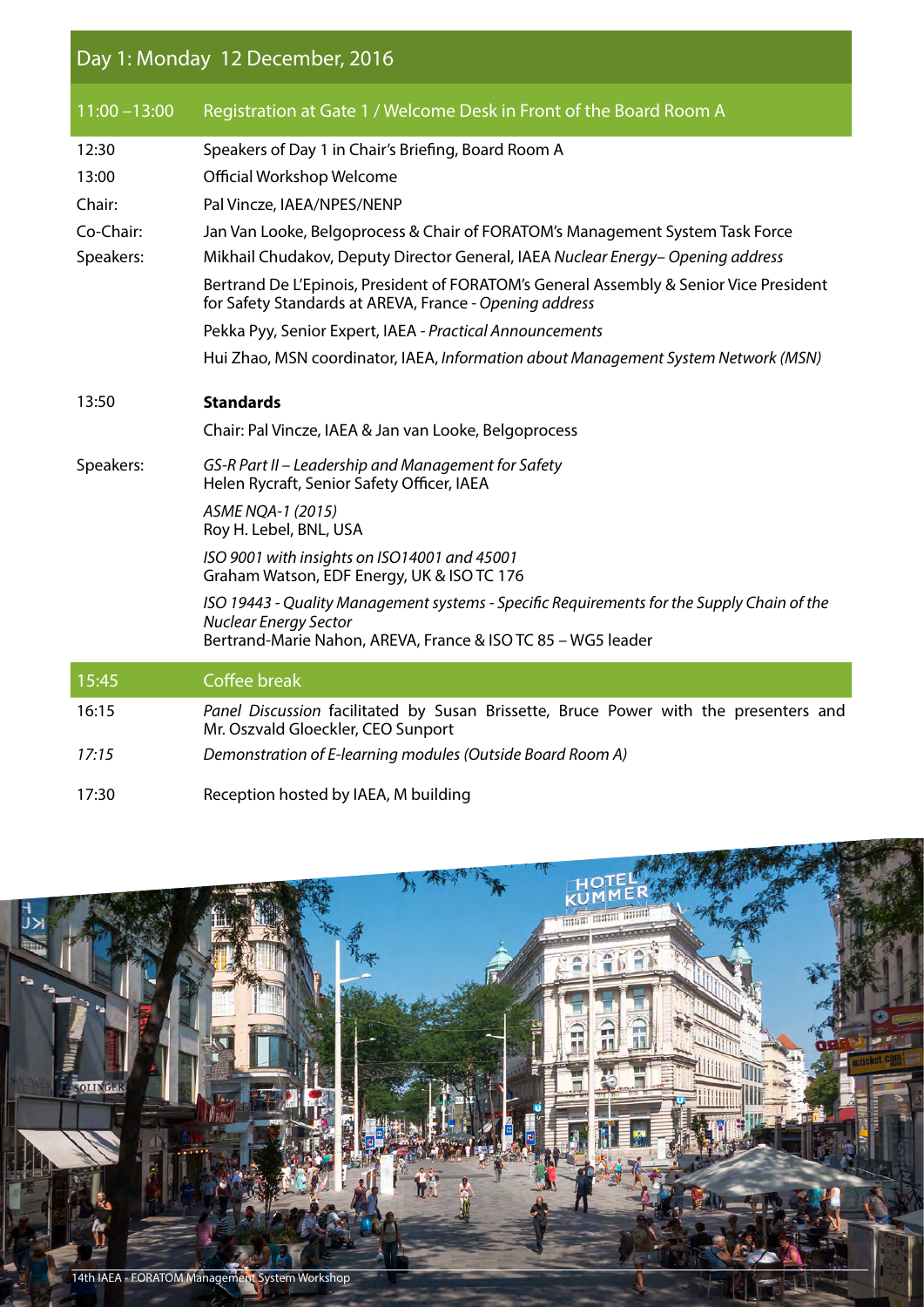| Day 2: Tuesday 13 December, 2016 |                                                                                                                                                                                                             |  |  |  |  |
|----------------------------------|-------------------------------------------------------------------------------------------------------------------------------------------------------------------------------------------------------------|--|--|--|--|
| 08:15                            | Speakers of Day 2 in Chair's Briefing, Board Room A                                                                                                                                                         |  |  |  |  |
|                                  | <b>Leadership, Management and Culture for Safety</b>                                                                                                                                                        |  |  |  |  |
| 08:30                            | Chair: Mamdouh El-Shanawany, Imperial Colege, UK & Helen Rycraft, IAEA                                                                                                                                      |  |  |  |  |
| Speakers:                        | LeaD - Development of a Practical Tool to Support Developing Nuclear Leadership<br>Pekka Pyy, IAEA & Jose Villadoniga, Tecnatom, Spain                                                                      |  |  |  |  |
|                                  | Leadership for Safety – Management for Safety: What is the Difference?<br>Richard Barnes, ANRIC Enterprises Inc., Canada                                                                                    |  |  |  |  |
|                                  | Leadership for Safety - Experience from another Industry<br>Dounia Tazi, ICSI, France                                                                                                                       |  |  |  |  |
|                                  | Leadership and Management Review<br>Pierre Lahaie, CNSC, Canada                                                                                                                                             |  |  |  |  |
|                                  | <b>Questions &amp; Answers</b>                                                                                                                                                                              |  |  |  |  |
| 10:30                            | <b>Coffee Break (Poster session)</b>                                                                                                                                                                        |  |  |  |  |
| 10:45                            | Speakers of Session Day 2 ready in Board Room A                                                                                                                                                             |  |  |  |  |
| 11:00                            | Session continued                                                                                                                                                                                           |  |  |  |  |
| Speakers:                        | Change towards a Safer Culture: Why Don't We Change Even Though We Know We Should?<br>Géraldine Fizet, 8th Continent Consulting, France                                                                     |  |  |  |  |
|                                  | Leadership within an Integrated Management System of the Regulatory Authority - Example VATESI<br>Ovidijus Sestokas, VATESI, Lithuania                                                                      |  |  |  |  |
|                                  | Practical Considerations of Undertaking an Integrated Nuclear Safety and Security Culture Assessment<br>Susan Brissette, Bruce Power, Canada                                                                |  |  |  |  |
|                                  | Presentation of the concept for School of Leadership for Safety<br>Shahid Mallick & Maria Moracho, IAEA NSOC                                                                                                |  |  |  |  |
|                                  | <b>Questions &amp; Answers</b>                                                                                                                                                                              |  |  |  |  |
|                                  | Introduction to the Interactive Working Groups                                                                                                                                                              |  |  |  |  |
| 13:00                            | Lunch                                                                                                                                                                                                       |  |  |  |  |
| 14:00                            | Interactive Working Groups*                                                                                                                                                                                 |  |  |  |  |
| Issue A1:<br>Moderator:          | IAEA LeaD and Gap Analysis - What Would Benefit the Member States?<br>Pam R Duerden, Magnox Limited, UK                                                                                                     |  |  |  |  |
| Issue A2:<br>Moderator:          | Regulating Leadership<br>Pierre Lahaie, CNSC, Canada                                                                                                                                                        |  |  |  |  |
| Issue A3:<br>Moderator:          | Assessing Leadership, How Exactly Can We Do This?<br>Jose Villadoniga, Technatom, Spain                                                                                                                     |  |  |  |  |
| Issue A4:<br>Moderator:          | Organizational culture<br>Susan Brissette, Bruce Power, Canada                                                                                                                                              |  |  |  |  |
| Issue A5:<br>Moderator:          | Leadership and management of change,<br>Géraldine Fizet, 8th Continent Consulting, France                                                                                                                   |  |  |  |  |
| Issue A6:<br>Moderator:          | How do we change/How to affect people's behaviours<br>Monique Linger, EPZ, Netherlands                                                                                                                      |  |  |  |  |
| 16:00                            | <b>Coffee break</b>                                                                                                                                                                                         |  |  |  |  |
| 16:15                            | IWG Rapporteurs' contributions ready for presentation                                                                                                                                                       |  |  |  |  |
| 16:30                            | Chair: Paivi Makinen, Fortum, Finland & Dave Drury, IAEA<br>Feedback of Interactive Working Groups and Plenary Discussion                                                                                   |  |  |  |  |
| 17:30                            | End of the Day<br>Demonstration of NPHR capacity building tool (for those interested in knowing how much qualified resources<br>you may need in your country for the NPP programme?) - Outside Board Room A |  |  |  |  |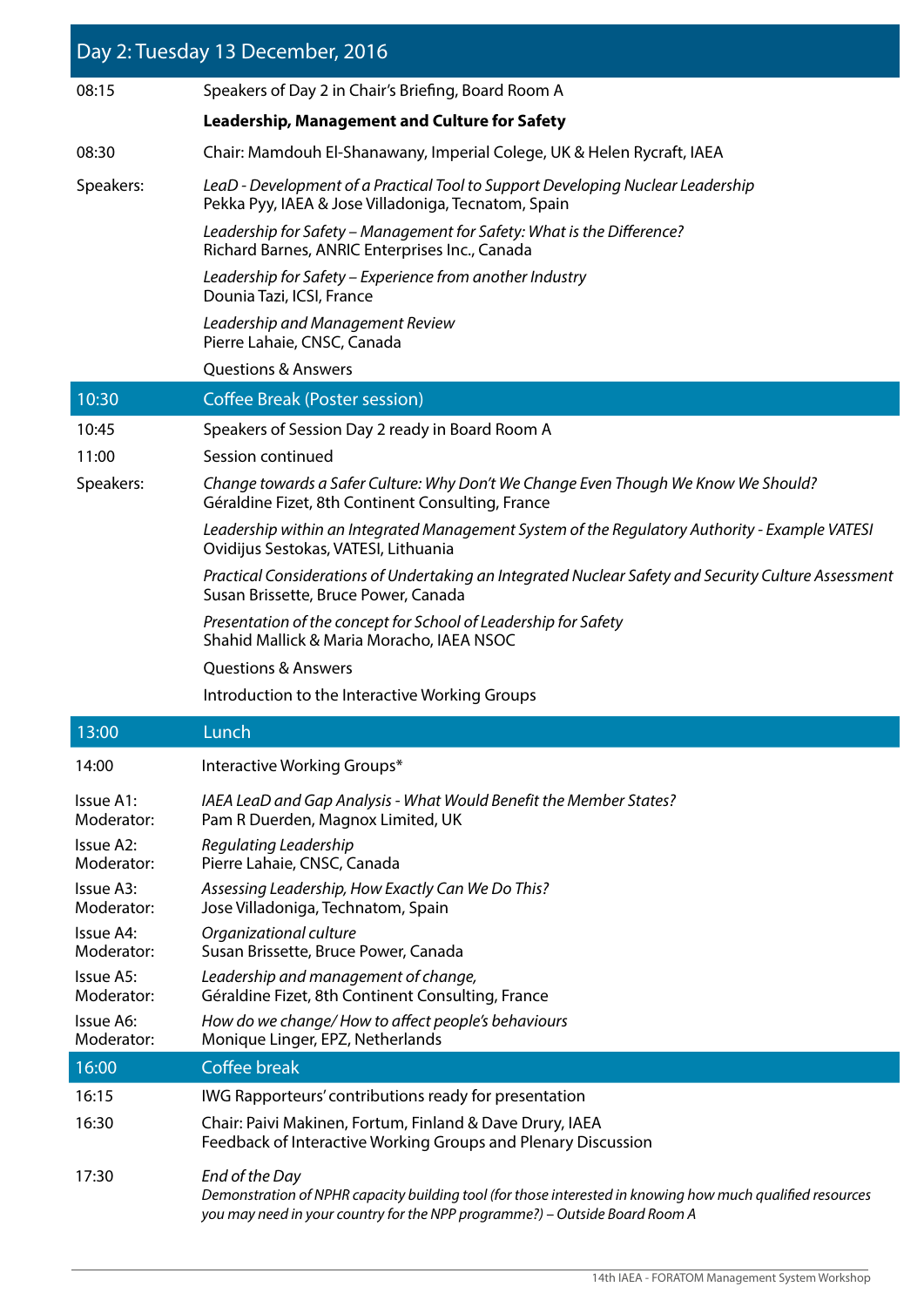| Day 3: Wednesday 14 December, 2016 |                                                                                                                                                         |  |  |  |  |
|------------------------------------|---------------------------------------------------------------------------------------------------------------------------------------------------------|--|--|--|--|
| 08:15                              | Speakers of Day 3 in Chair's Briefing, Board Room A                                                                                                     |  |  |  |  |
| 08:30                              | Managing Risks, Project Risks, Risk Based/Informed Auditing and Grading Activities                                                                      |  |  |  |  |
| Chair:                             | Oscar Mignone, Politecnico Milan, Italy & Paul Wong, CNSC, Canada                                                                                       |  |  |  |  |
| Speakers:                          | <b>Risk Centralization Concept</b><br>Pawel Lotko, PGE EJ1, Poland                                                                                      |  |  |  |  |
|                                    | The Need for a Holistic Approach to Address Future Emerging Risks.<br>Mamdouh El-Shanawany, Imperial College, UK & Paul Smith, Arup, UK                 |  |  |  |  |
|                                    | OPG's Implementation of Risk-Based Auditing<br>Herminia Roman, OPG Canada                                                                               |  |  |  |  |
|                                    | Lessons Learned from Nuclear Refurbishment Projects<br>Fred Dermarkar, CANDU Owners Group, Canada                                                       |  |  |  |  |
|                                    | <b>Questions &amp; Answers</b>                                                                                                                          |  |  |  |  |
| 10:30                              | <b>Coffee Break (Poster session)</b><br>Demonstration of the IAEA Contracting toolkit (Outside Board Room A)                                            |  |  |  |  |
| 10:45                              | Speakers of Session Day 3 ready in Board Room A                                                                                                         |  |  |  |  |
| 11:00                              | Session continued                                                                                                                                       |  |  |  |  |
| Speakers:                          | Integrated Management Systems Approach to Managing Performance and Risk<br>Roy H. Lebel, BNL, USA                                                       |  |  |  |  |
|                                    | <b>Emerging Supply Chain Risks Including CFSIs</b><br>John Moore, IAEA                                                                                  |  |  |  |  |
|                                    | Risk-Based Auditing<br>Peter Vermearcke, SCK-CEN, Belgium                                                                                               |  |  |  |  |
|                                    | Risk Management of Knowledge Loss in Nuclear Industry Organisations<br>Ashok Ganesan, IAEA NKM                                                          |  |  |  |  |
|                                    | <b>Questions &amp; Answers</b>                                                                                                                          |  |  |  |  |
|                                    | Introduction to the Interactive Working Groups                                                                                                          |  |  |  |  |
| 13:00                              | Lunch                                                                                                                                                   |  |  |  |  |
| 14:00                              | Interactive Working Groups*                                                                                                                             |  |  |  |  |
| Issue A1:<br>Moderator:            | How to Integrate Corporate and Facility Level Risk Management<br>Pawel Lotko, PGE 1, Poland                                                             |  |  |  |  |
| Issue A2:<br>Moderator:            | Emerging Risks - What to Do?<br>Mamdouh El-Shanawany, Imperial College, UK & Paul Smith, Arup, UK                                                       |  |  |  |  |
| Issue A3:<br>Moderator:            | Risk Factors or Barriers that Lead to the Failure of Knowledge Management Implementation and its<br><b>Application &amp; Use</b><br>Ashok Ganesan, IAEA |  |  |  |  |
| Issue A4:<br>Moderator:            | Risk-Base Informed and Compliance Based auditing<br>Herminia Roman, OPG, Canada                                                                         |  |  |  |  |
| Issue A5:<br>Moderator:            | Applying Graded Approach to Management System<br>Arie Boer, EPZ, Netherlands                                                                            |  |  |  |  |
| Issue A6:<br>Moderator:            | Supply Chain Risks and Their Management<br>Paul Wong, CNSC, Canada                                                                                      |  |  |  |  |
| 16:00                              | Coffee break                                                                                                                                            |  |  |  |  |
| 16:15                              | IWG Rapporteurs' contributions ready for presentation in the main room                                                                                  |  |  |  |  |
| 16:30                              | Chair: Roy Lebel, BNL, US & Hakob Malkhasyan, Worley Parsons, Bulgaria                                                                                  |  |  |  |  |
|                                    | Feedback of Interactive Working Groups and Plenary Discussion                                                                                           |  |  |  |  |
| 17:30                              | End of Day (with short info about the planned IAEA NENP activity on risk management in new NPP project<br>preparation)                                  |  |  |  |  |
|                                    | Pre-dinner event (voluntary): Jan Blomgren, INBEX, Leading a nuclear business, simulation game                                                          |  |  |  |  |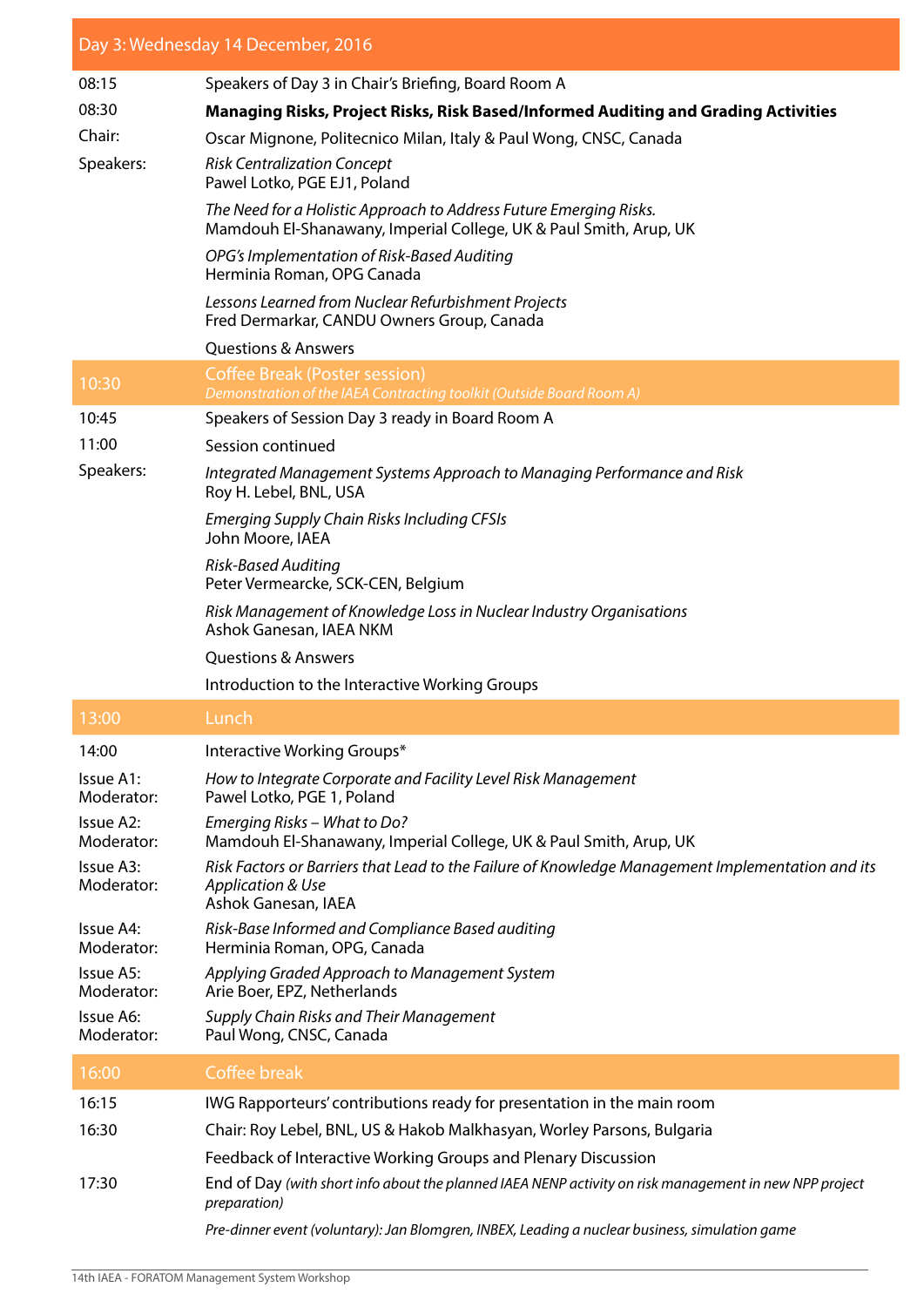## Day 4 : Thursday 15 December, 2016

| 08:15           | Speakers of Day 4 (morning) in Chair's Briefing, Board Room A                                                                                                                     |  |  |
|-----------------|-----------------------------------------------------------------------------------------------------------------------------------------------------------------------------------|--|--|
| 08:30<br>Chair: | <b>Practices, Applications and Case Studies</b><br>Peter Vermearcke, SCK-CEN, Belgium & Jeannot Boogaard, SMBI-Consultancy, Netherlands                                           |  |  |
| Speakers        | Example of Regulations for Leadership for Safety<br>Ann-Mari Sunabacka-Starck, STUK, Finland                                                                                      |  |  |
|                 | OPAL – the First Decade of Business Management System Operation<br>Derrick Blackmore, Australian Nuclear Science & Technology Organisation (ANSTO), Australia                     |  |  |
|                 | Practices, Applications and Case Studies for the Modelling of Processes at ONDRAF/NIRAS<br>Veerle Stroobant, NIRAS/ONDRAF, Belgium                                                |  |  |
|                 | Independent Assessment in EDF Energy Nuclear Generation<br>Graham Watson, Independent Nuclear Assurance, EDF Energy Nuclear Generation, UK                                        |  |  |
|                 | Environmental Management System Integration into CNE Cernavoda Management System<br>Irina Florenta Marin, "Nuclearelectrica" National Company - Cernavoda NPP subsidiary, Romania |  |  |
|                 | <b>Discussion and Questions &amp; Answers</b>                                                                                                                                     |  |  |
| 10:20           | <b>Coffee Break (Poster Session)</b>                                                                                                                                              |  |  |
|                 |                                                                                                                                                                                   |  |  |
| 10:35           | Speakers of Day 4 (all the rest) in Chair's Briefing, Board Room A                                                                                                                |  |  |
| 10:50           | Session continued                                                                                                                                                                 |  |  |
|                 | Towards a Global Industry Control of the Nuclear Supply Chain<br>Laurent Kueny, Bureau Veritas, France                                                                            |  |  |
|                 | Case Study: Management System Challenges Involved in Implementing a Decommissioning Project<br>at IPEN-CNEN/SP<br>Paulo Lainetti, IPEN-CNEN/SP, Brazil                            |  |  |
|                 | Basis for IMS Modelling and Planning System Creation in the New Nuclear Build Project<br>Dmitrij Pokidysev, Akkuyu Nuclear Joint Stock Company, Turkey                            |  |  |
|                 | <b>ENEC Management System</b><br>Ali AL-Suwaidi, ENEC, UAE                                                                                                                        |  |  |
|                 | <b>Discussion and Questions &amp; Answers</b>                                                                                                                                     |  |  |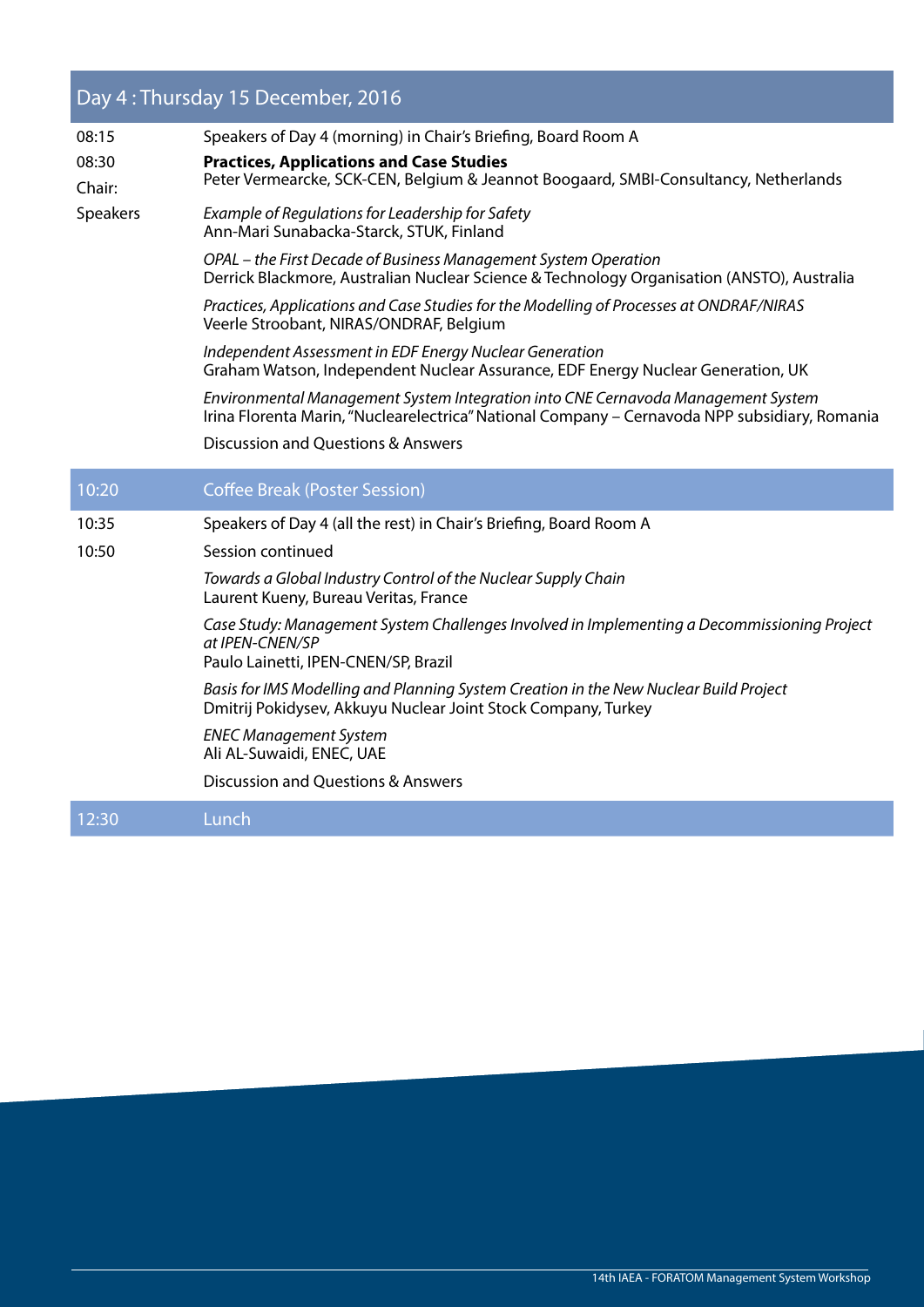## Day 4 : Thursday 15 December, 2016

| 13:30 | Session continued                                                                                                                                                                                                |  |  |
|-------|------------------------------------------------------------------------------------------------------------------------------------------------------------------------------------------------------------------|--|--|
|       | Experiences in Developing an Integrated Management System at the JM-1 Research Reactor<br>Facility                                                                                                               |  |  |
|       | Tracey Ann Warner, University of the West Indies, Mona, Jamaica                                                                                                                                                  |  |  |
|       | Effects of Safety Policies, Committees and Equipment on Nuclear Organization's Safety<br>Performance Using Structural Equation Modelling.<br>Serene Mukattash, Energy and Minerals Regulatory Commission, Jordan |  |  |
|       | Organizational Change Management & Employee Engagement<br>Tomas Liukaitis, Ignaliana NPP, Lithuania                                                                                                              |  |  |
|       | Communication - it is a Key of Safety Culture.<br>Hirohisa Matsuyama, MHI, Japan                                                                                                                                 |  |  |
|       | Discussion and Questions & Answers                                                                                                                                                                               |  |  |
|       |                                                                                                                                                                                                                  |  |  |
| 15:05 | <b>Coffee Break</b>                                                                                                                                                                                              |  |  |
| 15:25 | <b>Workshop Closing Session</b>                                                                                                                                                                                  |  |  |
|       | Pekka Pyy, Senior Expert, Organization & Management Systems, IAEA                                                                                                                                                |  |  |
|       | Jan Van Looke, Head of Integrated Management System at Belgoprocess & Chair, FORATOM<br>Management System Task Force, Belgium                                                                                    |  |  |
|       | Presentation about the 15 <sup>th</sup> MSTF Workshop, Toronto, Canada<br>Susan Brissette, Bruce Power, Canada                                                                                                   |  |  |
|       |                                                                                                                                                                                                                  |  |  |

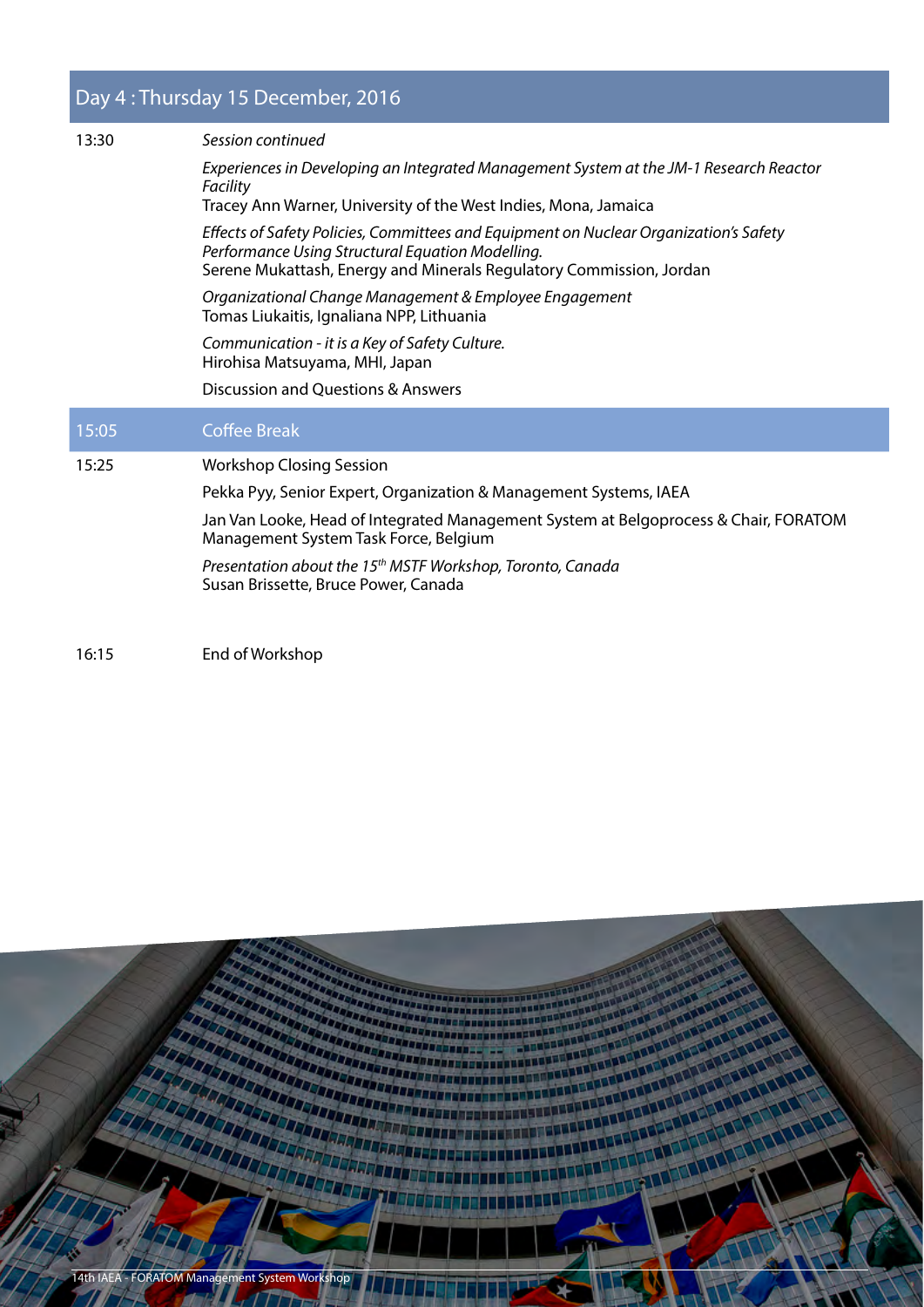

- 1. 10:30 on Day 2
- 2. 10:30 on Day 3
- 3. 10:20 on Day 4